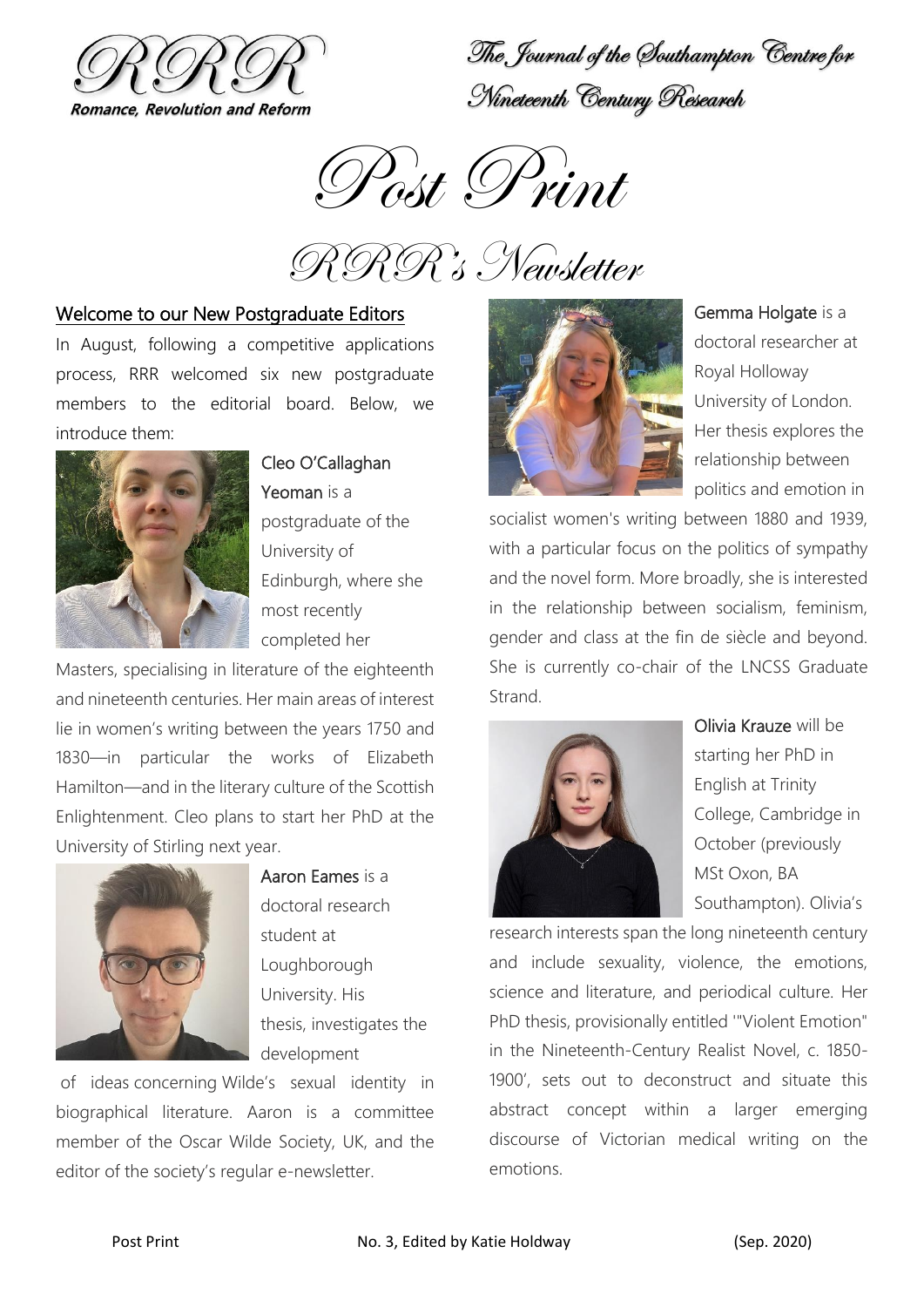

**Romance, Revolution and Reform** 

Beth Mills is a Third-Year SWW-DTP-funded doctoral candidate at the University of Exeter,



whose project examines the interplay between science and fiction in the work of the late-Victorian writer, Grant Allen. She analyses

representations of scientific identity, evidence, and knowledge in Allen's short stories, detective fiction, and scientific writings. Beth has a strong interest in Digital Humanities, having worked on the 'Hardy and Heritage' digitisation project, a collaboration between the University of Exeter and the Dorset County Museum, and as a Research and Editorial Assistant for the online platforms for peer-reviewed nineteenth-century scholarship, BRANCH and COVE.

Nikita Mujumdar completed her Master's in



Economic History from the London School of Economics, where she wrote her thesis on the composition of the female labour force during the First World War. Her other areas of

interest span early modern warfare, the maritime history of the long eighteenth century, and the representation of economic and political ideas in literature from the Regency and Victorian eras.

#### RRR Mailing List

If you would like to stay updated about RRR's events and publications, and receive a copy of our newsletter when it is published, please contact Editor-in-Chief Katie Holdway at [rrr@soton.ac.uk.](mailto:rrr@soton.ac.uk)

The Journal of the Southampton Centre for

# Nineteenth Century Research

#### RRR Virtual Conference 'Transnationalism' CFP

On Wednesday 13<sup>th</sup> January 2021, RRR will be hosting an international virtual conference on Transnationalism in the long-nineteenth century. Papers are welcome from scholars at any career stage across the Arts, Humanities and Social Sciences. The CFP can be found [here](https://www.rrrjournal.com/events) and any questions can be sent to the organiser Emma Hills at [rrr@soton.ac.uk.](mailto:rrr@soton.ac.uk)

#### New Leaders for SCNR and SCNR PGR Forum

At the SCNR AGM in February, SCNR founder, Professor Mary Hammond, announced that she would be stepping down as Director of the Southampton Centre for Nineteenth Century Research. Dr Aude Campmas, (Modern Languages, University of Southampton) has been appointed the new Director and we are looking forward to seeing another thought-provoking year of talks and [events](https://www.rrrjournal.com/events) unfold in the Autumn. Also at the AGM, [award-winning](https://www.southampton.ac.uk/humanities/news/2018/06/sncr-pg-award.page) SCNR PGR Forum founder, Jennifer Scott, also announced that she would be handing over the leadership of the forum to Katie Holdway. We would like to take this opportunity to thank Mary and Jenni for their hard work and dedication to the nineteenth-century community at Southampton, and we wish them the best for the future.

#### Research Success for our Academic Editor

We are delighted to report that one of our editors, Dr Roger Hansford, has been awarded a Stephen Copley Bursary by BARS, to develop his research on racism in Victorian drawing-room ballads. Roger recently presented part of this research by proxy at our ['Reform'](https://twitter.com/SupahSoton/status/1217378401302040576) conference. He is also about to publish an article entitled 'Intersection in Music and Literary Studies' in *Philament*. Congratulations Roger!